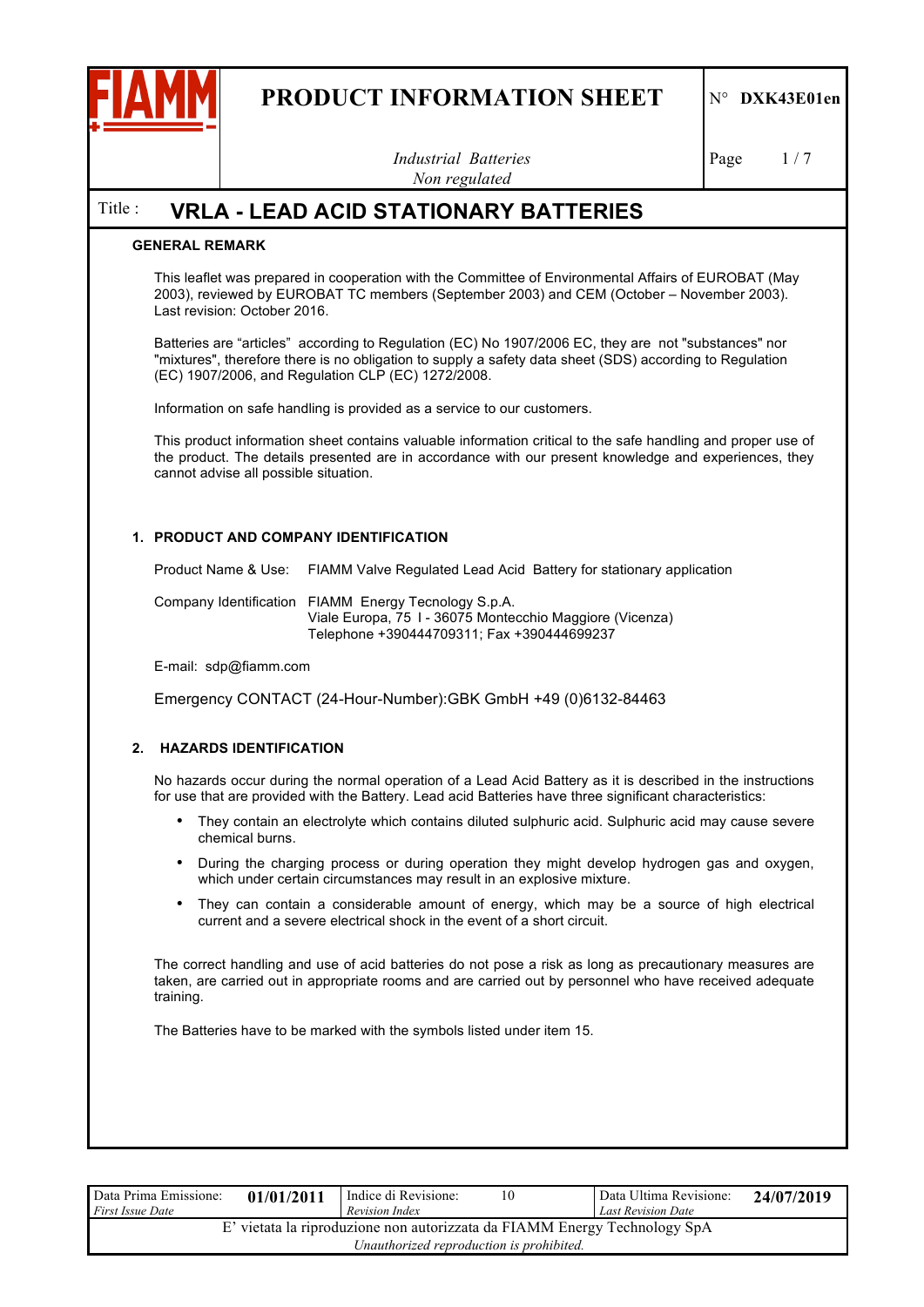

*Industrial Batteries Non regulated*

Page 2/7

# Title : **VRLA - LEAD ACID STATIONARY BATTERIES**

# **3. COMPOSITION / INFORMATION ON INGREDIENTS**

| CAS no.   | Index<br><b>Numbers</b> | <b>Description</b>                                                                                                                                                                                                                                                                      | Content <sup>1)</sup><br>[% of weight] | <b>Hazards Category and</b><br><b>Statement Code</b>                                                                                                                    |
|-----------|-------------------------|-----------------------------------------------------------------------------------------------------------------------------------------------------------------------------------------------------------------------------------------------------------------------------------------|----------------------------------------|-------------------------------------------------------------------------------------------------------------------------------------------------------------------------|
| 7439-92-1 | 082-014-00-7            | Lead Grid<br>(massive lead, lead alloys)                                                                                                                                                                                                                                                | $~\sim$ 32                             | Repr. 1A - H360FD<br>Lact– H362<br>STOT RE 1 – H372                                                                                                                     |
| 7439-92-1 | 082-001-00-6            | <b>Active Mass</b><br>(Lead dioxide, inorganic lead<br>compounds, with possible traces of<br>additives)                                                                                                                                                                                 | $~\sim$ 32                             | Repr. 1A - H360Df<br>Acute Tox. 4 - H332<br>Acute Tox. 4 - H302<br>STOT RE 1 - H372<br>Lact – H362<br>Carc.2 - H351<br>Aquatic Acute 1 - H400<br>Aquatic Chronic 1 H410 |
| 7664-93-9 | $016 - 020 - 00 - 8$    | Electrolyte <sup>2)</sup><br>(diluted sulphuric acid with additives)                                                                                                                                                                                                                    | ~29                                    | SkinCorr.1A - H 314                                                                                                                                                     |
|           |                         | Plastic Container / Plastic Parts <sup>3)</sup><br>$\mathbf{A}$ and $\mathbf{A}$ are all the set of the set of the set of the set of the set of the set of the set of the set of the set of the set of the set of the set of the set of the set of the set of the set of the set of the | $~\sim$ 7                              |                                                                                                                                                                         |

<sup>1)</sup> Contents may vary due to performance data and/or application of the Battery<br><sup>2)</sup> Density of the electrolyte varies in accordance to the state of charge<br><sup>3)</sup> Composition of the plastic may vary due to different custome

Note:

Batteries do not contain Cadmium (Cd) and Mercury (Hg)

Lead metal (CAS 7439-92-1) is classified as a substance of very high concern under REACH

## **4. FIRST AID MEASURES**

This information is of relevance only if the Battery is broken and this results in a direct contact with the ingredients.

| $III$ ulculc $III$<br>4.1 General | Electrolyte (diluted sulphuric<br>acid): | sulphuric acid acts corrosively and damages skin                                                                               |
|-----------------------------------|------------------------------------------|--------------------------------------------------------------------------------------------------------------------------------|
| 4.2 Electrolyte                   | Lead compounds:<br>after skin contact:   | lead compounds are classified as toxic for<br>reproduction (if swallowed)<br>rinse with water, remove and wash wetted clothing |
| (Sulphuric acid)                  | after inhalation of acid mist:           | inhale fresh air, seek advice of a medical doctor                                                                              |
|                                   | after contact with the eyes:             | rinse under running water for several minutes,<br>seek advice of a medical doctor                                              |
|                                   | after swallowing:                        | drink lot of water immediately, swallow activated<br>carbon, do not induce vomiting, seek advice of a<br>medical doctor        |
| 4.3 Lead                          | after skin contact:                      | clean with water and soap                                                                                                      |
| compounds                         | after inhalation:                        | inhale fresh air, seek advice of a medical doctor                                                                              |
|                                   | after contact with the eyes:             | rinse under running water for several minutes,<br>seek advice of a medical doctor                                              |
|                                   | after swallowing:                        | wash mouth with water, seek advice of a medical<br>doctor                                                                      |

| Data Prima Emissione:<br>First Issue Date | 01/01/2011 | Indice di Revisione:<br>Revision Index                                                                                | 10 | Data Ultima Revisione:<br><b>Last Revision Date</b> | 24/07/2019 |
|-------------------------------------------|------------|-----------------------------------------------------------------------------------------------------------------------|----|-----------------------------------------------------|------------|
|                                           |            | E' vietata la riproduzione non autorizzata da FIAMM Energy Technology SpA<br>Unauthorized reproduction is prohibited. |    |                                                     |            |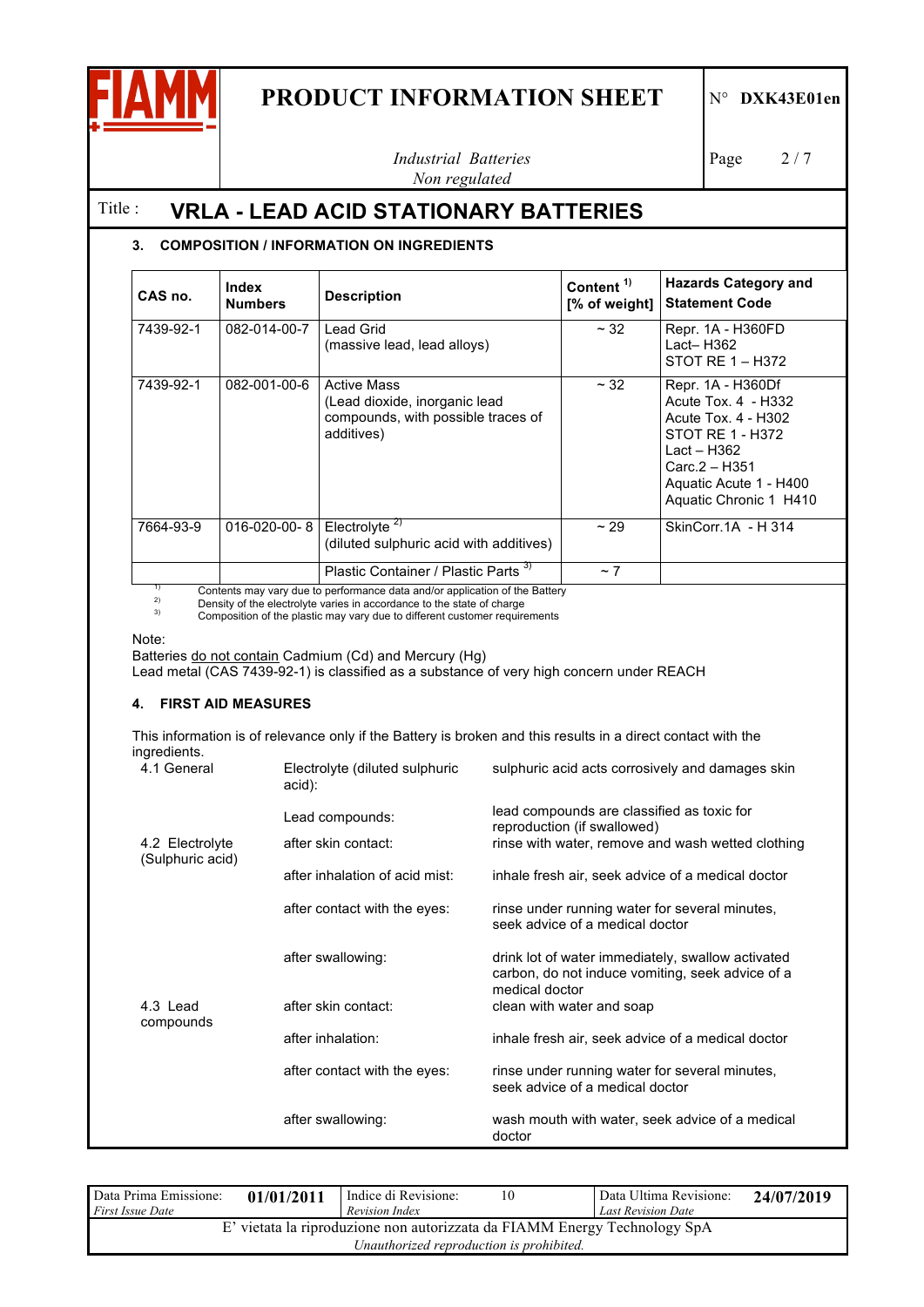

*Industrial Batteries Non regulated*

Page  $3/7$ 

# Title : **VRLA - LEAD ACID STATIONARY BATTERIES**

## **5. FIRE FIGHTING MEASURES**

#### **Suitable fire extinguishing agents:**

CO2 or dry powder extinguishing agents

#### **Unsuitable fire extinguishing agents:**

Water, if the battery voltage is above 120 V

#### **Special protective equipment:**

Protective goggles, respiratory protective equipment, acid protective equipment, acid-proof clothing in case of larger stationary battery plants or where larger quantities are stored.

### **6. ACCIDENTAL RELEASE MEASURES**

This information is of relevance only if the battery is broken and the ingredients are released.

In the case of spillage, use a bonding agent, such as sand, to absorb spilt acid; use lime / sodium bicarbonate for neutralisation; dispose of with due regard to the official local regulations; do not allow penetration into the sewage system, into earth or water bodies.

## **7. HANDLING AND STORAGE**

Store under roof in cool ambiance charged lead acid batteries do not freeze up to 50°C; prevent short circuits. Seek agreement with local water authorities in case of larger quantities of batteries to be stored. If batteries have to be stored, it is imperative that the instructions for use are observed.

### **8. EXPOSURE CONTROLS / PERSONAL PROTECTION**

8.1 Lead and Lead compounds

No exposure to lead and lead containing battery paste during normal conditions of use.

8.2 Electrolyte (Sulphuric Acid diluted solution)

Exposure to sulphuric acid and acid mist might occur during filling and charging.

| Threshold value in<br>workplace:             | basis.           | occupational exposure limits for sulphuric acid mist are regulated on a national                        |  |  |  |  |
|----------------------------------------------|------------------|---------------------------------------------------------------------------------------------------------|--|--|--|--|
| Hazard symbol:                               | corrosive        |                                                                                                         |  |  |  |  |
| Personal protective<br>equipment:<br>CAS No: | 7664-93-9        | protective goggles, rubber or PVC gloves, acid resistant clothing, safety boots.                        |  |  |  |  |
|                                              |                  |                                                                                                         |  |  |  |  |
| Hazard statements:                           | H314             | Causes severe burns and eye damage.                                                                     |  |  |  |  |
| Precautionary<br>Statements:                 | P <sub>102</sub> | Keep out of reach of children.                                                                          |  |  |  |  |
|                                              | P <sub>210</sub> | Keep away from heat, hot surfaces, sparks, open flames<br>and other ignition sources. No smoking        |  |  |  |  |
|                                              | P305+P351+315    | IF in eyes. Rinse cautiously with water for several<br>minutes. Get immediate medical advice/attention. |  |  |  |  |
|                                              | P309+315         | IF exposed or if you feel unwell. Get immediate medical<br>advice/attention.                            |  |  |  |  |

| Data Prima Emissione:<br><b>First Issue Date</b>                                                                      | 01/01/2011 | Indice di Revisione:<br>Revision Index | 10 | Data Ultima Revisione:<br><b>Last Revision Date</b> | 24/07/2019 |  |
|-----------------------------------------------------------------------------------------------------------------------|------------|----------------------------------------|----|-----------------------------------------------------|------------|--|
| E' vietata la riproduzione non autorizzata da FIAMM Energy Technology SpA<br>Unauthorized reproduction is prohibited. |            |                                        |    |                                                     |            |  |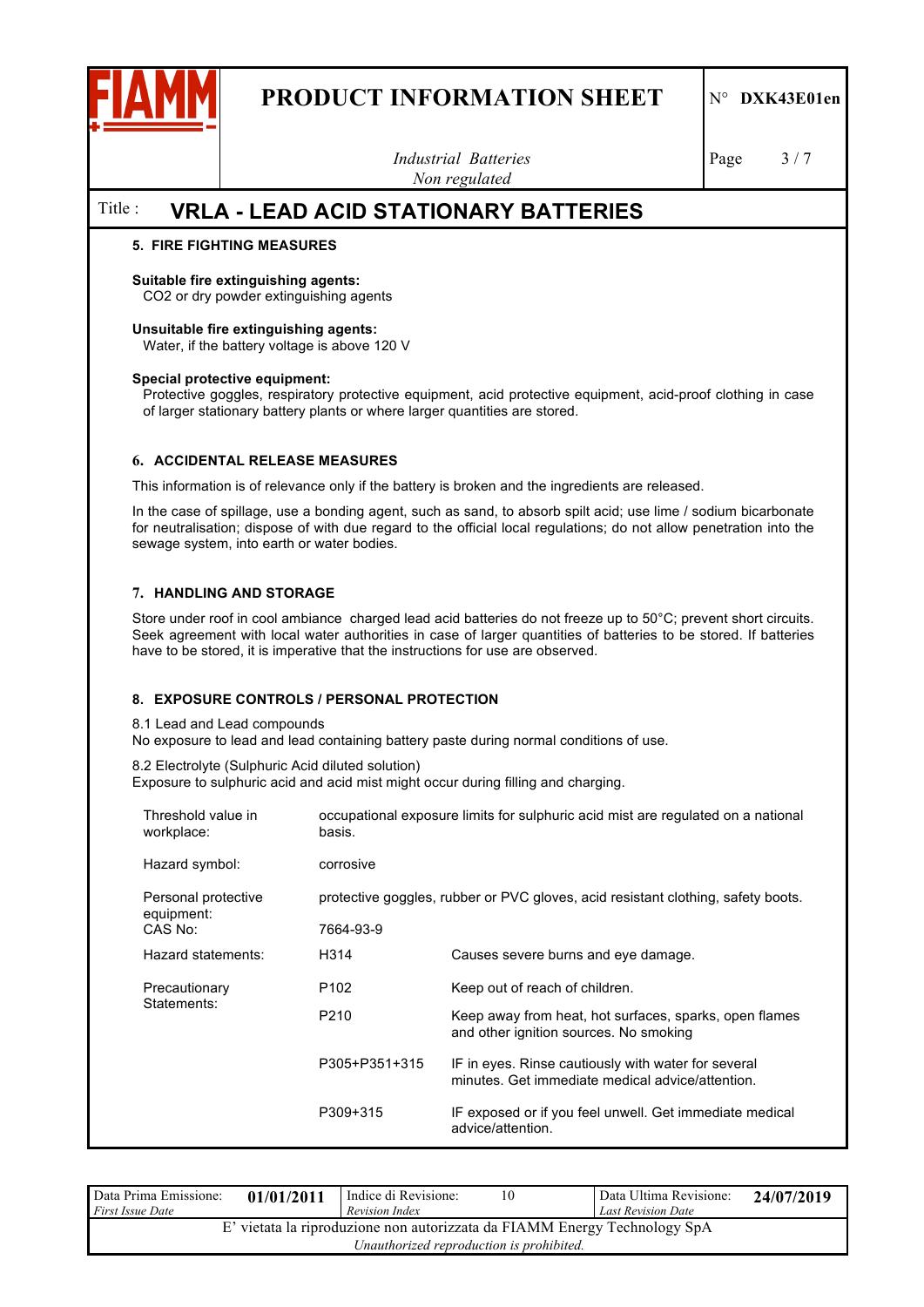

*Industrial Batteries Non regulated*

Page 4/7

Title : **VRLA - LEAD ACID STATIONARY BATTERIES**

# **9. PHYSICAL AND CHEMICAL PROPERTIES**

|                                   | Lead and Lead compounds        | Electrolyte (diluted sulphuric acid solution) |
|-----------------------------------|--------------------------------|-----------------------------------------------|
| Appearance                        |                                |                                               |
| form:                             | solid                          | liquid                                        |
| colour:                           | grey                           | colourless                                    |
| odour:                            | odourless                      | odourless                                     |
|                                   |                                |                                               |
| Safety related data               |                                |                                               |
| solidification point :            | 327 °C                         | approx 35 to 60 $\degree$ C                   |
| boiling point :                   | 1740 °C                        | approx. 108 to 114 $^{\circ}$ C               |
| solubility in water:              | very low $(0.15 \text{ mg/l})$ | complete                                      |
| density $(20^{\circ}C)$ :         | 11.35 g/cm3                    | 1.2 to 1.35 kg/l                              |
| vapour pressure $(20^{\circ}C)$ : | N.A.                           | N.A.                                          |
|                                   |                                |                                               |
|                                   |                                |                                               |

Lead and Lead compounds used in Lead Acid batteries are poorly soluble in water, Lead can be dissolved in an acidic or alkaline environment only.

**10. STABILITY AND REACTIVITY** (referred to diluted sulphuric acid, density 1.2 ÷ 1.35 kg/l)

- Corrosive, non flammable liquid<br>• Thermal decomposition at 338°
- Thermal decomposition at 338° C.<br>• Destroys organic materials such as
- Destroys organic materials such as cardboard, wood, textiles.
- Reacts with metals, producing hydrogen
- Vigorous reactions on contact with sodium hydroxide and alkalis.

# **11. TOXICOLOGICAL INFORMATION**

This information does not apply to the finished product "lead acid battery". This information only applies to its compounds in case of a broken product. Different exposure limits exist on a national level.

### **11.1 Electrolyte (diluted sulphuric acid):**

Sulphuric Acid is intensely corrosive to skin and mucous membranes; the inhalation of mists may cause damage to the respiratory tract.

Acute toxicity data:

- LD<sub>50</sub> (oral, rat) =  $2.140$  mg/kg
- LC<sub>50</sub> (inhalation, rat) = 510 mg/m<sup>3</sup>/2h

# **11.2 Lead and Lead compounds**

Lead and its compounds used in a Lead Acid Battery may cause damage to the blood, nerves and kidneys when ingested. The lead contained in the active material is classified as toxic for reproduction.

| Data Prima Emissione:<br><i>First Issue Date</i> | 01/01/2011 | Indice di Revisione:<br>Revision Index                                                                                | 10 | Data Ultima Revisione:<br><b>Last Revision Date</b> | 24/07/2019 |
|--------------------------------------------------|------------|-----------------------------------------------------------------------------------------------------------------------|----|-----------------------------------------------------|------------|
|                                                  |            | E' vietata la riproduzione non autorizzata da FIAMM Energy Technology SpA<br>Unauthorized reproduction is prohibited. |    |                                                     |            |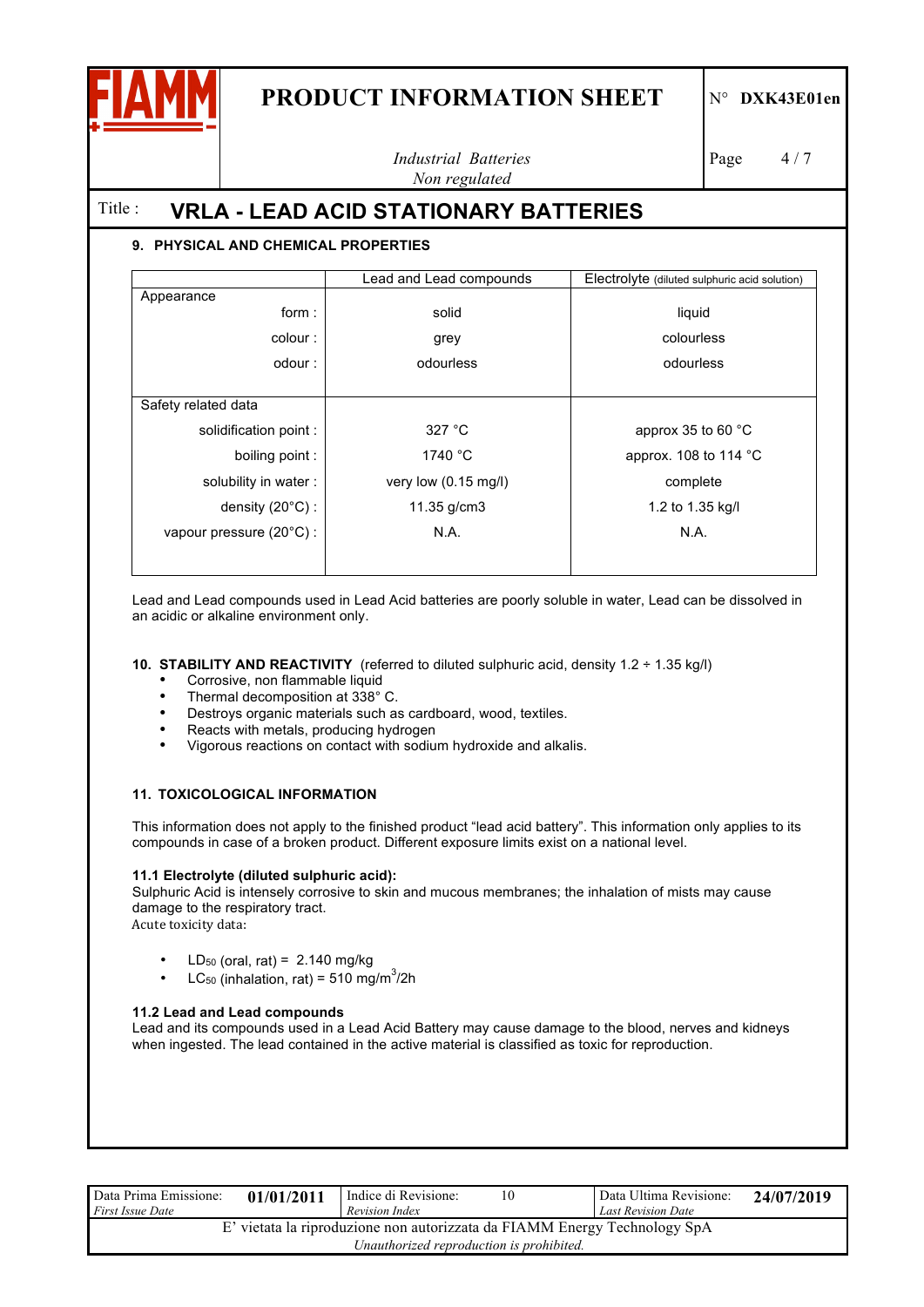

*Industrial Batteries Non regulated*

Page  $5/7$ 

# Title : **VRLA - LEAD ACID STATIONARY BATTERIES**

## **12. ECOLOGICAL INFORMATION**

This information is of relevance if the battery is broken and the ingredients are released to the environment.

### **12.1 Electrolyte (diluted sulphuric acid)**

In order to avoid damage to the sewage system, the acid has to be neutralised by means of lime or sodium carbonate before disposal. Ecological damage is possible by change of pH. The electrolyte solution reacts with water and organic substances, causing damage to flora and fauna. The electrolyte may also contain soluble components of lead that can be toxic to aquatic environments

#### **12.2 Lead and Lead compounds**

Chemical and physical treatment is required for the elimination from water. Waste water containing lead must not be disposed of in an untreated condition.

Lead metal grids are not classified as eco-toxic.

### **13. DISPOSAL CONSIDERATIONS**

Spent lead acid batteries (EWC 160601\*) are subject to regulation of the EU Battery Directive and its adoptions into national legislation on the composition and end of life management of batteries.

Spent Lead Acid batteries are recycled in lead refineries (secondary lead smelters). The components of a spent Lead Acid battery are recycled or reprocessed.

To simplify the collection and recycling or reprocessing process, spent Lead Acid batteries must not be mixed with other batteries.

By no means may the electrolyte (diluted sulphuric acid) be emptied in an inexpert manner. This process is to be carried out by the processing companies only.

*\*200133 EWC may be used for municipal collected batteries.*

| Data Prima Emissione:<br><i>First Issue Date</i>                                                                      | 01/01/2011 | Indice di Revisione:<br>Revision Index | 10 | Data Ultima Revisione:<br><b>Last Revision Date</b> | 24/07/2019 |
|-----------------------------------------------------------------------------------------------------------------------|------------|----------------------------------------|----|-----------------------------------------------------|------------|
| E' vietata la riproduzione non autorizzata da FIAMM Energy Technology SpA<br>Unauthorized reproduction is prohibited. |            |                                        |    |                                                     |            |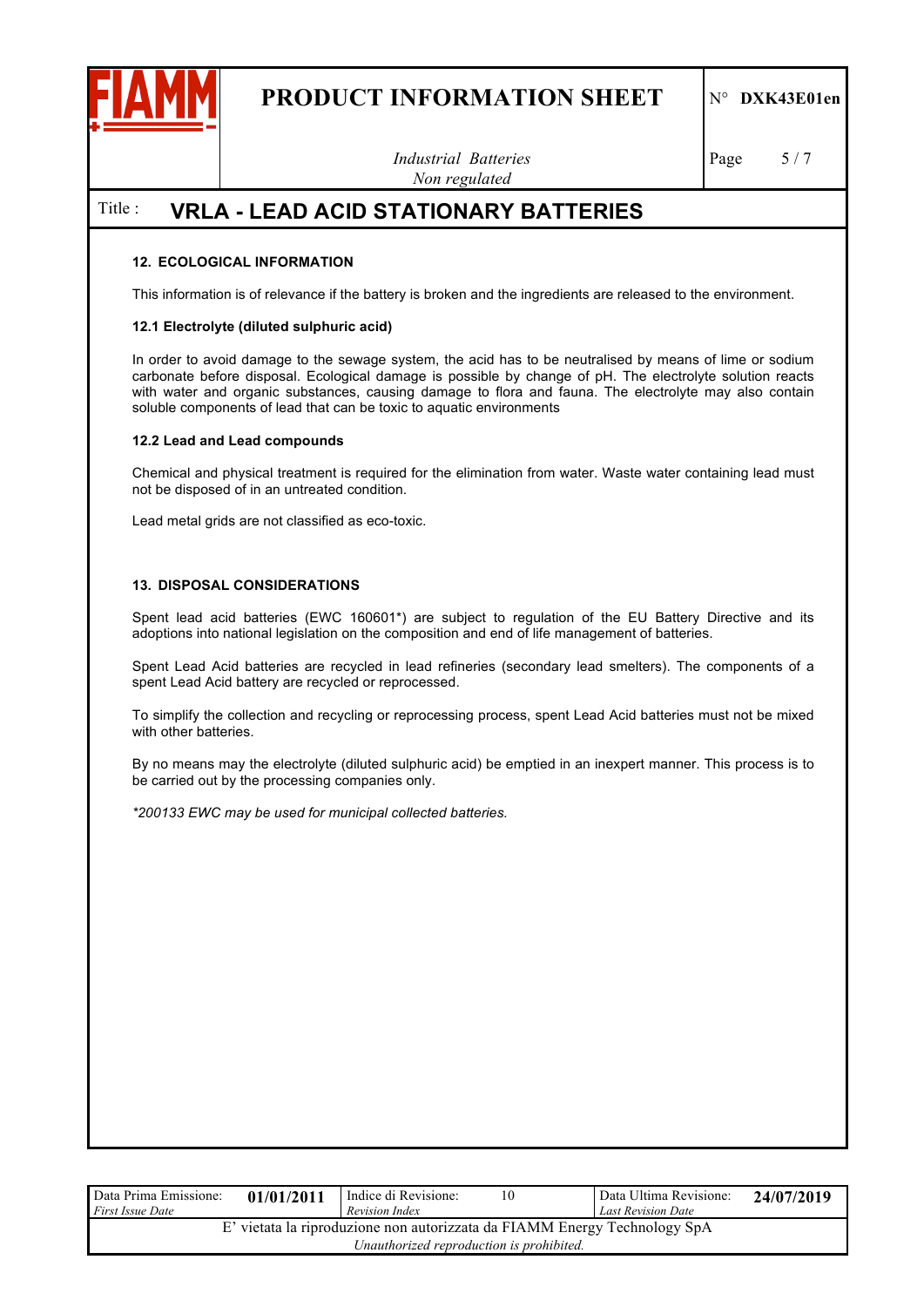

*Industrial Batteries Non regulated* Page 6/7 Title : **VRLA - LEAD ACID STATIONARY BATTERIES 14. TRANSPORT INFORMATION "Non Regulated" Batteries** They are excepted from all regulations applicable to dangerous goods transportation, provided that the battery terminals are protected against short circuits and don't have an assigned UN number, since they comply with the following provisions: **International** IMDG Code (International Maritime Dangerous Goods) • special provision 238.1 • special provision 238.2 IATA (International Air Transport Association) Dangerous Goods Regulation • packing instruction 872 • special provision A67 Europe ADR (Agreement for the transportation of Dangerous Goods by Road) • special provision 238 a) • special provision 238 b) USA U.S. Department of Transportation (DOT) hazardous materials regulations • § 49 CFR 173.159a(d) **15. REGULATORY INFORMATION** The following legislation do not apply to lead-acid batteries: • RoHS directive 2002/95/EC, updated by directive 2011/65/UE • Low Voltage directive 73/23/EEC, updated by directive 2006/95/EC, if the voltage is < 75 V • ELV directive 2000/53/EC • EMC directive 89/336/EEC, updated by directive 2004/108/EC In accordance with EU Battery Directive and the respective national legislation, Lead Acid batteries have to be marked by a crossed out dust bin with the chemical symbol for lead shown below, together with the



ISO return/recycling symbol.

Labelling might vary due to application and dimension of the Battery. The manufacturer, respectively the importer of the batteries shall be responsible for placing the symbols (a minimum size is specified). In addition, consumer/user information on the significance of the symbols may be attached.

| Data Prima Emissione:<br><b>First Issue Date</b> | 01/01/2011 | Indice di Revisione:<br>Revision Index                                                                                | 10 | Data Ultima Revisione:<br><b>Last Revision Date</b> | 24/07/2019 |
|--------------------------------------------------|------------|-----------------------------------------------------------------------------------------------------------------------|----|-----------------------------------------------------|------------|
|                                                  |            | E' vietata la riproduzione non autorizzata da FIAMM Energy Technology SpA<br>Unauthorized reproduction is prohibited. |    |                                                     |            |